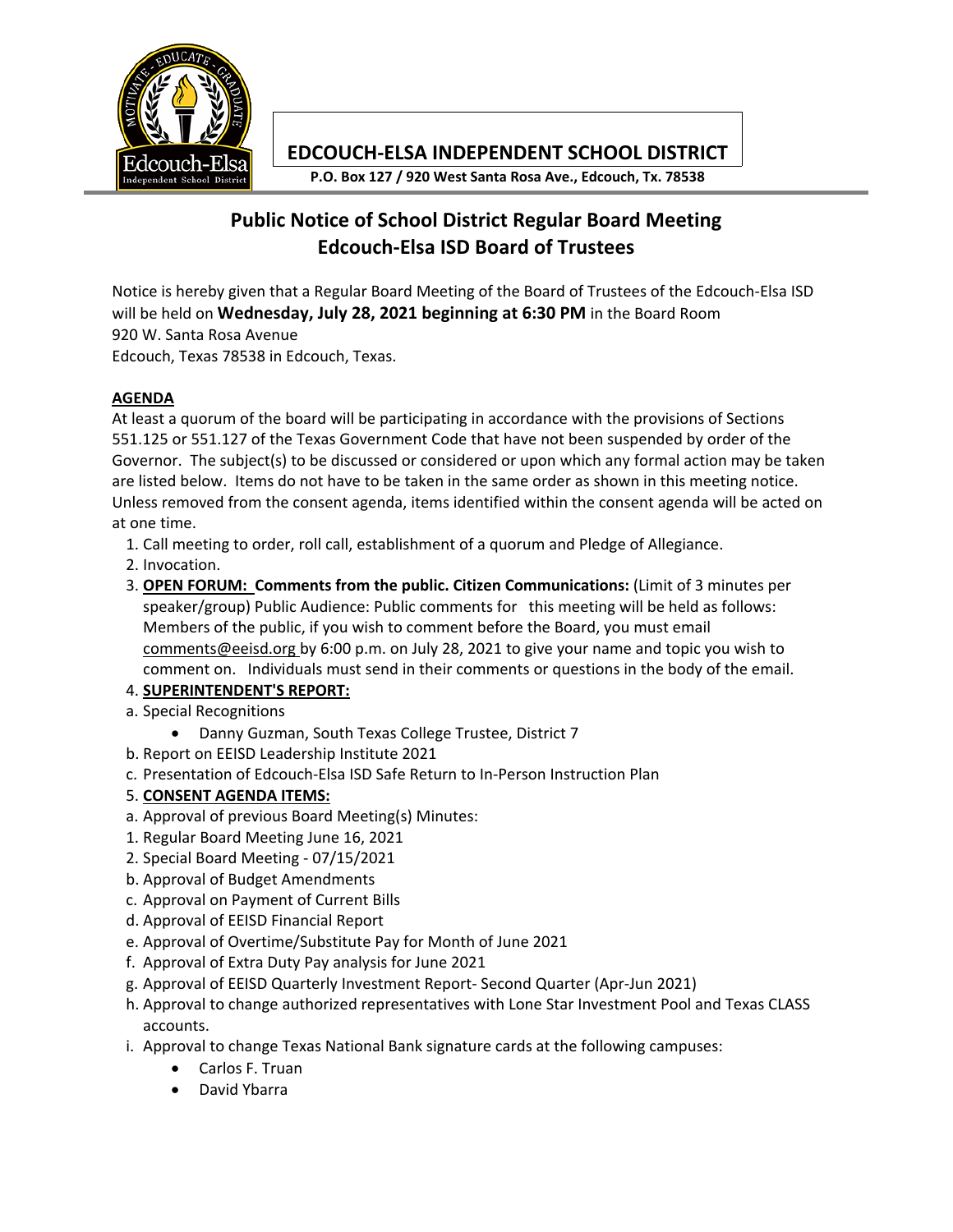- Santiago Garcia
- Ruben C. Rodriguez
- Jorge R. Gutierrez
- j. Approval of Tax Collection Report May, June 2021
- k. Approval of EEISD UIL No Pass/No Play Exemptions (class waivers)
- l. Approval of Texas Association of School Boards (TASB) Localized Policy Update 117
- m. Approval of the Memorandum of Agreement between Region One Education Service Center (PEIMS) and Edcouch-Elsa ISD
- n. Approval of payment to Hellas Construction, Inc. for partial payment on work completed to date on track and turf project
- o. Approval of memorandum of agreement between Texas Tropical Behavioral Health and Edcouch-Elsa ISD.
- p. Approval of the memorandum of understanding between the University of Texas Rio Grande Valley and Edcouch-Elsa ISD for dual-credit.

#### 6. **DISCUSSION AND ACTION ITEMS:**

- a. Discussion and possible action to approve of the EIC (Local) proposed revisions.
- b. Discussion and possible action to select student athletic insurance provider (RFP # 2021-019).
- c. Discussion and action to approve agreement with Estrada and Hinojosa as district financial advisor.
- 7. **CLOSED SESSION:** The superintendent requests that the Board of Trustees convene in closed meeting as authorized by the provisions of the Open Meeting Act, Chapter 551 of the Texas Government Code. This executive session is in accordance with the Texas Government Code Section:
- a. **551.074** for the purpose of discussing personnel, considering appointment, employment, resignation, retirement, evaluation, reassignment, duties, discipline, or dismissal of a public officer or employee.
- b. Consultation with legal counsel regarding **a.)** pending or contemplated litigation **b.)** settlement offer; or **c.)** matter in which the duty of the attorney to Edcouch-Elsa Independent School District under the Texas Disciplinary Rules of Professional Conduct of the State Bar of Texas clearly conflicts with Chapter 551 of the Texas Government Code **(TX.Gov't. Code 551.071)**

#### 8. **ACTION ITEMS DISCUSSED IN CLOSED SESSION:**

- a. **551.074** Discussion and action regarding personnel, considering appointment, employment, resignation, retirement, evaluation, reassignment, duties, discipline, or dismissal of a public officer or employee.
- b. Discussion and action regarding consultation with legal counsel regarding **a.)** pending or contemplated litigation **b.)** settlement offer; or **c.)** matter in which the duty of the attorney to Edcouch-Elsa Independent School District under the Texas Disciplinary Rules of Professional Conduct of the State Bar of Texas clearly conflicts with Chapter 551 of the Texas Government Code **(TX.Gov't. Code 551.071)**
- 9. **ADJOURNMENT:**

If during the course of the meeting, discussion of any item on the agenda should be held in closed meeting, the board will conduct a closed meeting in accordance with the Texas Open Meeting Act, Tex. Gov't Code, Chapter 551, Subchapters D and E. Before any closed meeting in convened the presiding officer will publicly identify the section or sections of the Act authorizing the closed meeting. All final votes, actions, or decisions will be taken in open meeting.